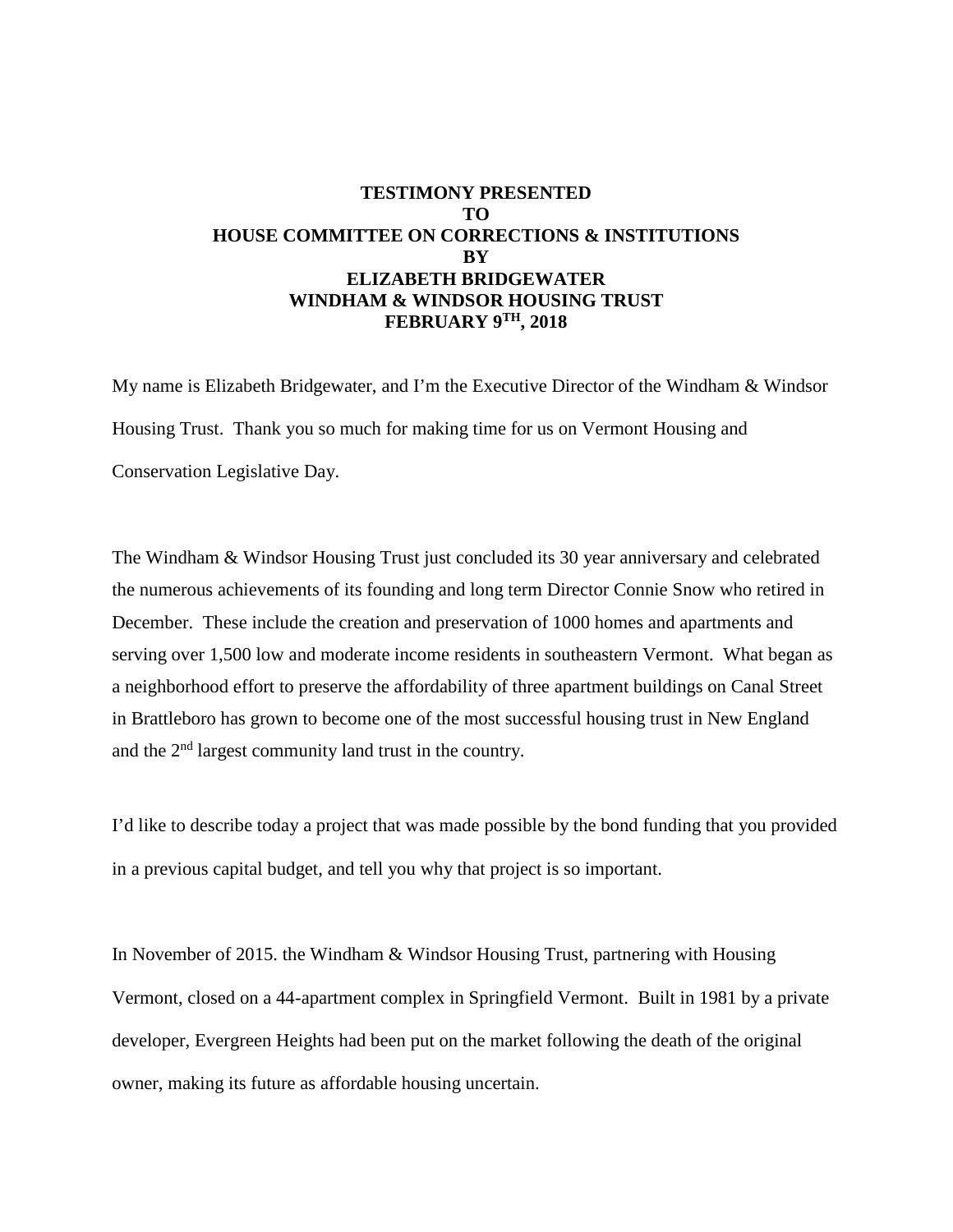Evergreen's 44 apartments are a mix of one, two and three bedroom units located on an 8 acre parcel of land about 1.5 miles from downtown Springfield. The development has, for over 30 years, provided housing that is deeply subsidized through a Housing Assistance Contract with HUD. Fifty percent of Evergreen's residents have what HUD calls an "extremely low income", with annual earnings ranging from \$3,000 to \$16,000 per year. The development is home to working families, disabled individuals, as well as elderly households and meets a critical need in in Springfield as the poverty rate continues to climb every year.

For a number of reasons, it was critical to preserve Evergreen Heights. First and foremost, we can never afford to lose existing affordable housing, particularly affordable housing with federal rental assistance. Evergreen Heights is a type of project that we have a very hard time replicating at this time —a project that was built and funded with attached Section 8 rental assistance. Those federal programs have all but disappeared, making it even more critical to preserve the resources that currently exist in Vermont. They are serving our lowest income and most vulnerable citizens.

Second, the purchase provided the opportunity for local ownership as well as better coordination overall with social service providers. While the property has been serving the community for over 30 years, the out-of-state owner and management company did not have much of an on-site presence, nor did they have strong connections with area social service agencies. Lacking these connections, they sometimes chose to leave units vacant or to fill a 2 bedroom apartment with a single person rather than give a family a chance in an affordable apartment. Since purchasing the property and working with our third party management company - Stewart Property